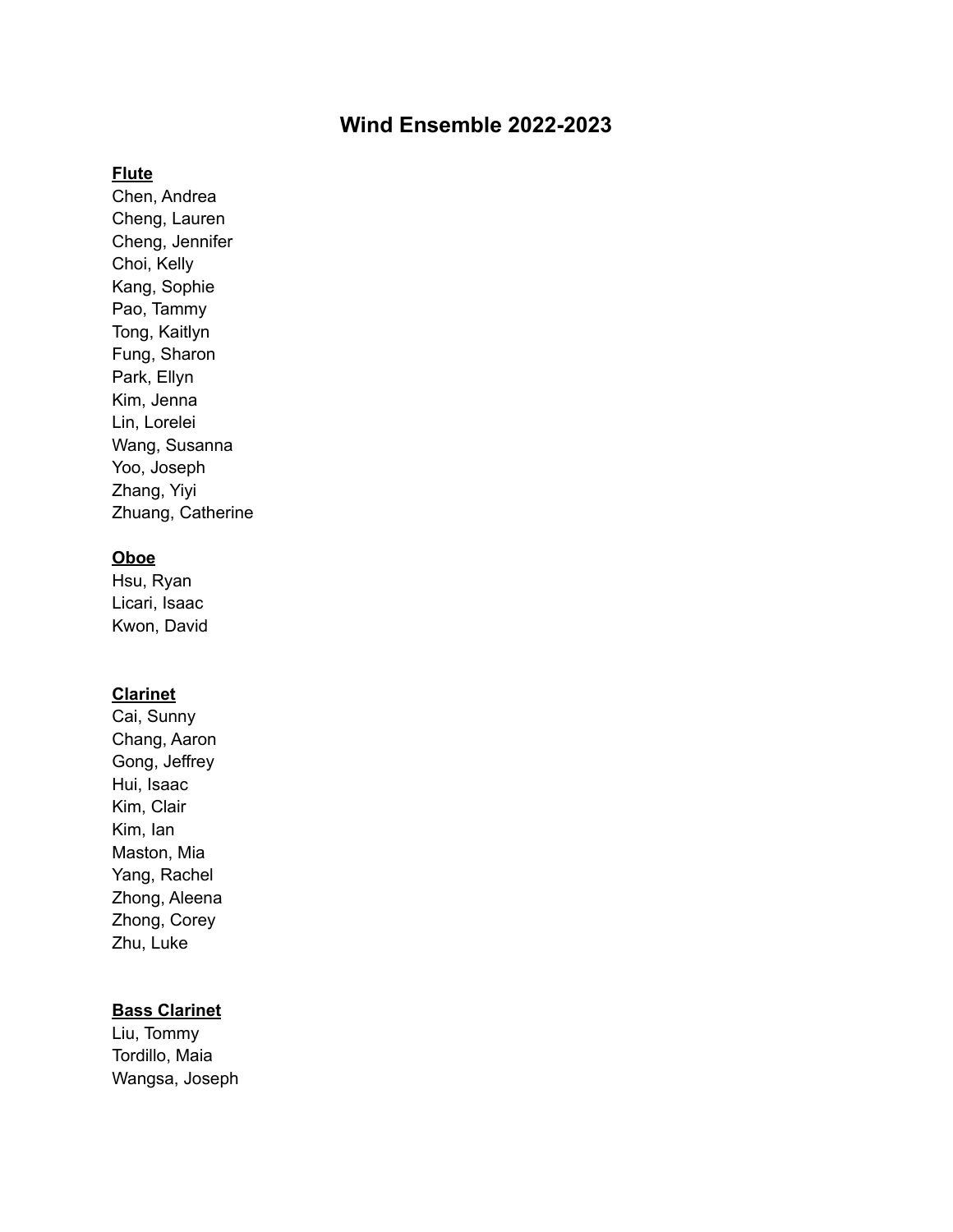### **Bassoon**

Chen, Vash Liu, Kaitlyn Wang, Natalie

## **Alto Sax**

Chao, Celine Hsiao, Emily Hu. Michae Tai, Jing Yao Tong, Jacob Wan, Raybon Xia, William Zhao, Tom

### **Tenor Sax**

Hong, Lucas Kim, Eddie Kwan, Nathan Shin, Ryan

### **Bari Sax**

Moon, Moses

### **Trumpet**

Brewer, Justin Chen, Andrew Chen, Cheri Duguay, Michelle Flores, Nathan Ma, Ezra Macias. Suheil Rogers, Ivan Rosen, Zac Toneck, Hayden Wei, Alex

#### **Horn**

Chisholm, Alexis Chiu, Bryan Choi, John Lam, Kylie Lin, Joey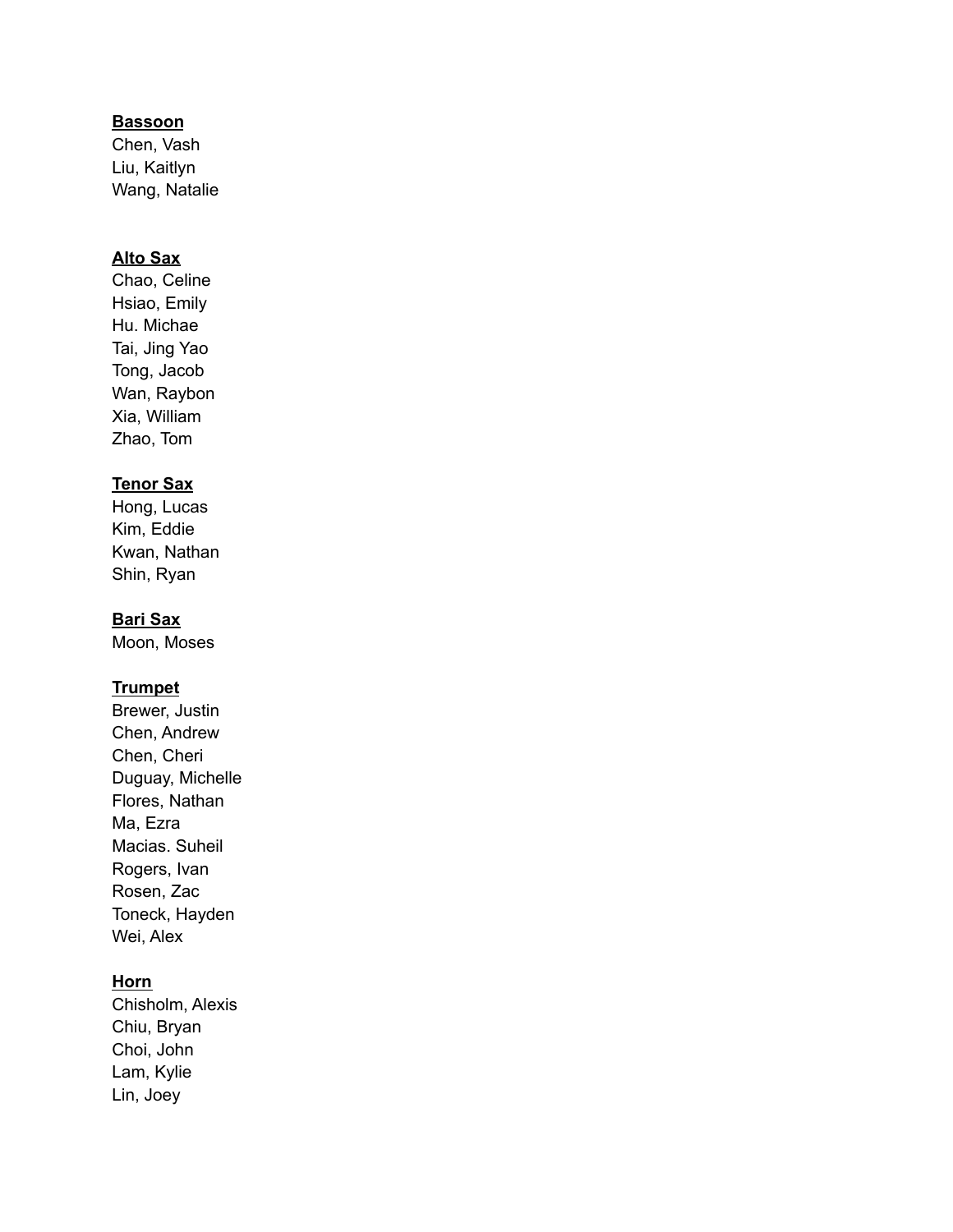Lyu, Allan Rhees, Cameron Rhees, Hideo Rhees, Karlin Wang, Alfred Wang, Angelina Wu, Natalie Zhang, Colby

#### **Trombone**

Blanco, Timothy Chou Zhou, Danny Cheng, Joseph Cornwell, Isaiah Doratan, Audrey Giang, Ryan O'Brien, Lucas Oh, Andrew Hsu, Caroline Miazga, Maddie Shimano, John Su, Jayden Yun, Caden

### **Euphonium**

Chu, Tara Shih, Leelyn Simionescu, Alexander Wu, Lucy Yeh, Giselle

### **Tuba**

Li, Daniel Miazga, Mason Moya, Noah Woo, Daniel Wu, Claire

# **Percussion**

Bugayong, Kai Chan, Noah Chung, Siwoo Lee, Andrew